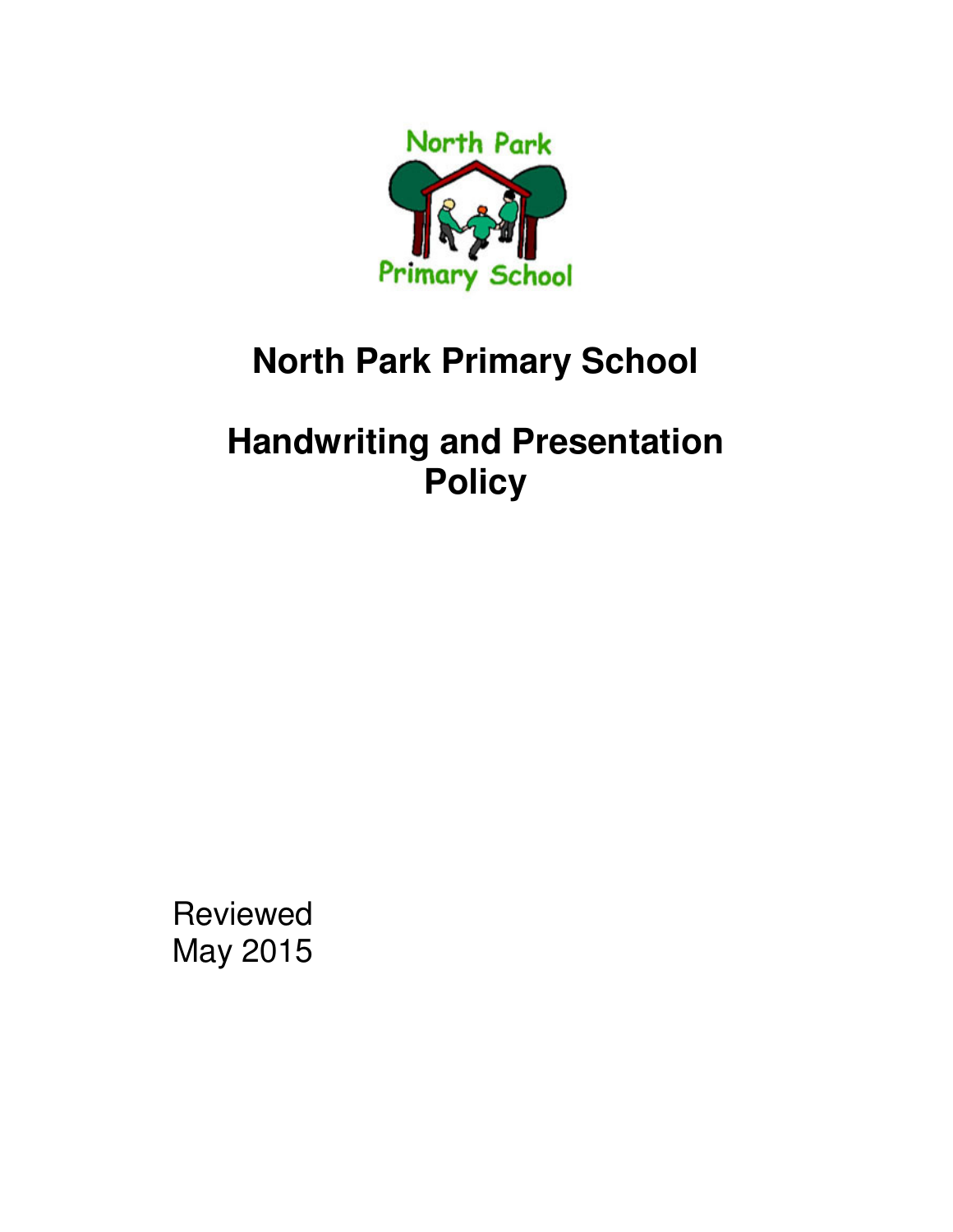# **North Park Primary School**

# **Handwriting and Presentation Policy**

## **Introduction**

When communicating ideas it is important to use a presentation and handwriting style that is neat and legible. The importance of neat presentation and handwriting cannot be underestimated. It is vital that children can set out work neatly and write quickly, comfortably and legibly – a skill needed in many curriculum areas. Children's self-esteem is heightened when they can take pride in their presentation and handwriting.

### **Aims**

- To develop a joined, confident handwriting style that is clear, legible and fluent.
- To instil a positive attitude towards handwriting
- To present work in a neat and orderly fashion appropriate to the task

### **Provision**

- Handwriting and expected standards of presentation should be taught as a whole class activity. Some additional lessons at the beginning of a term may be necessary, but regular half an hour of handwriting lessons on a weekly basis should be a minimum guideline.
- The Collins Handwriting Scheme will be followed in school. This consists of worksheets and books.
- Intensive teaching is recommended at the start of each school year to clarify expectations, with further reinforcement in weekly lessons.
- Teachers and support staff should act as a role model when writing and presenting work, or marking, using a fluent joined style when appropriate.
- Displayed work should also model expectations for handwriting and presentation.
- Attention to posture and seating arrangements is important. Children who are left-handed face some challenges and should either sit next to each other or on the left side of a right-hander to avoid bumping arms.
- Children who display specific difficulty with handwriting will have this addressed through interventions e.g. slanted writing boards, rubber pencil grips, and alternative writing media. Individual cases may be referred to the SENCo where necessary, for referral for additional support and guidance.

#### **Expectations**

It is important to ensure consistency towards presentation and handwriting across the school.

Handwriting will taught using the whole school scheme. Handwriting books will be used to help develop letter formation and size. Further practice should be done using exercise books across a range of subjects.

Staff should focus on the following guidelines to ensure consistency, taking into account age and ability of children where necessary.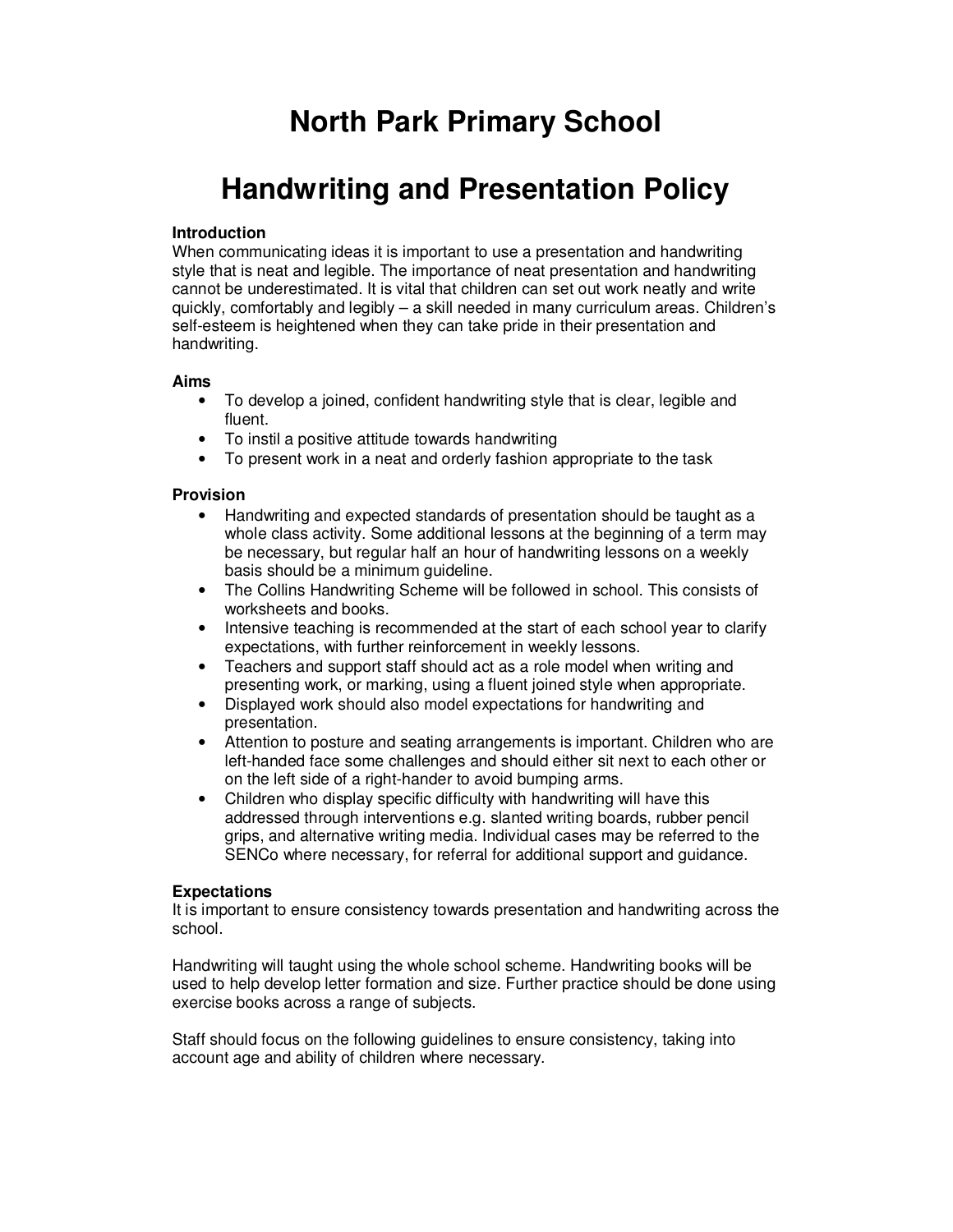# **General guidance**

- All work should be dated. Dates will be underlined
- Worksheets and maths books  $-$  short date  $-$  e.g. 23.11.10
- Exercise books Monday 23rd November 2010
- All work should have a title related to the LI (learning Intention) and skills. This will be written on the line below the date.
- Work will be written in blue pen.
- A line will be missed to show a break in paragraphs.
- Pencil will be used for all drawings and diagrams and for work in maths books. Diagrams will be labelled in print.
- Mistakes will be crossed out with a straight line (ruler)
- Teacher handwriting will reflect the school style in books, on whiteboards and on displays
- In maths books children will be taught to write one digit in one square. Squares will decrease in size as children progress through school.
- Editing and alterations in response to marking and feedback will be done in coloured polishing pens.

# **EYFS and KS1**

- In the EYFS a range of writing and mark making equipment will be used to develop early writing skills, on both large and small scale.
- Initial mark making will be encouraged then children will be taught to write from left to right, starting at the side of the page or margin and resting letters on lines.
- Children will write in pencil.
- Work will be dated with a title. This may be stuck in or written by an adult initially but children should be encouraged to try to write their own date and title when appropriate and by the end of Year 2.

**KS2** 

- Pen licences will be given in Year 3 when children demonstrate the ability to write fluently and legibly. All children will be using pen in Year 4.
- Children can work in pencil in maths books and when producing notes. Pen should be used for joined handwriting.
- Children write from the edge of the page or margin
- Titles should be written on the line below the date, and be underlined.
- A line should be missed after the title before starting work.
- Mistakes should be crossed out with one line. Rubbers may be used when producing final drafts or 'best work'.

# **Marking**

- Teacher handwriting and presentation in all comments should reflect school policy.
- Comments about handwriting should be added at the end of pieces of work, if this is part of the lesson focus, as well as guidance on how to improve, e.g. additional letters/joins etc to practice.
- See Marking Policy for specific marking guidance

# **Displays**

- Children's handwriting should regularly form part of displays and children should be encouraged to redraft work for display purposes.
- Any written work displayed should be of the highest standard that individuals can manage.